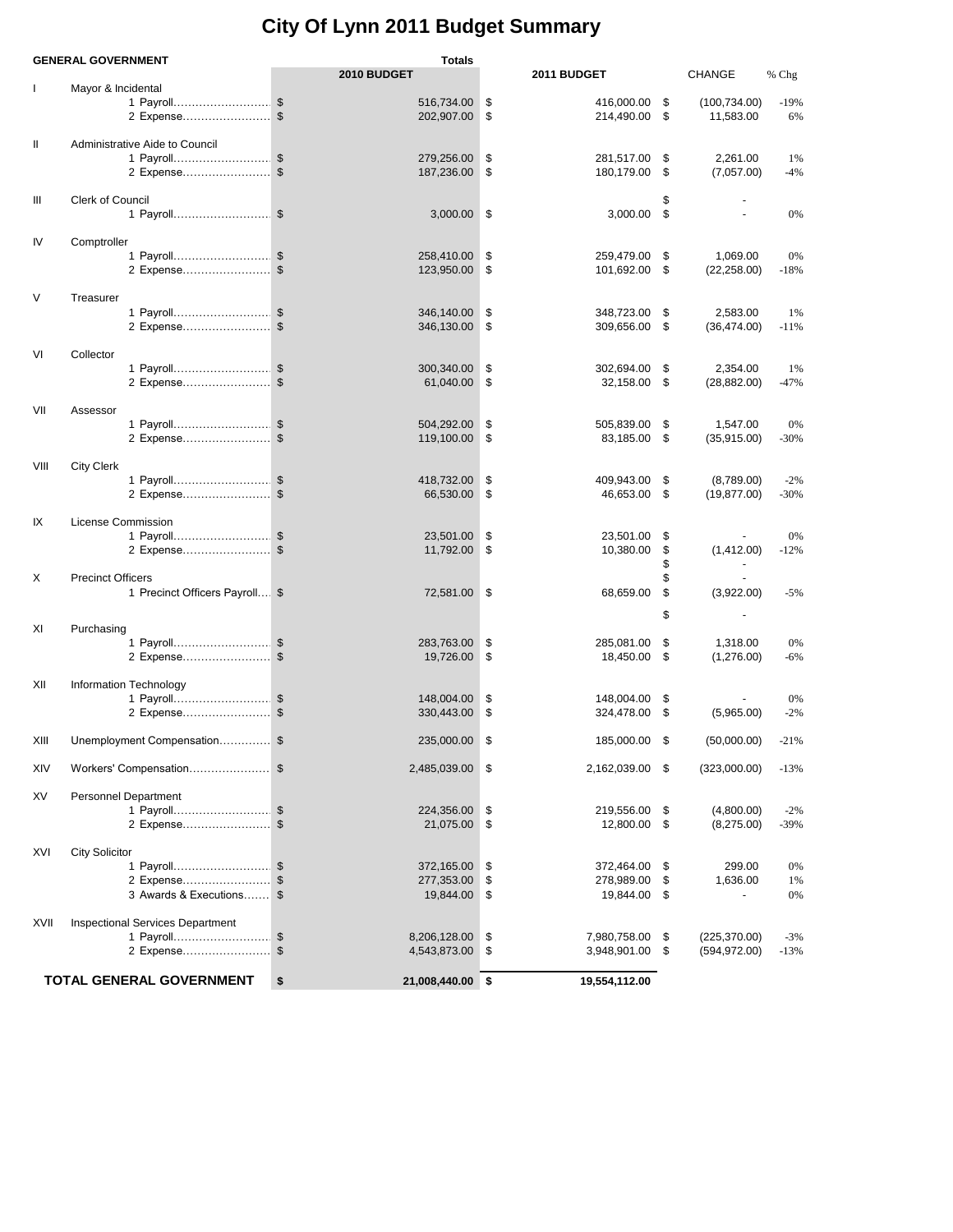## **PUBLIC SAFETY**

| $\mathbf{I}$     | <b>Police Department</b>                  |                                      |          |                                |            |                                    |                  |
|------------------|-------------------------------------------|--------------------------------------|----------|--------------------------------|------------|------------------------------------|------------------|
|                  | 1 Payroll\$                               | 15,441,762.00                        | \$       | 15,405,816.00                  | \$         | (35,946.00)                        | 0%               |
|                  | 2 Expense\$                               | 1,158,238.00                         | \$       | 944,889.00                     | \$         | (213, 349.00)                      | $-18%$           |
|                  |                                           |                                      |          |                                |            |                                    |                  |
| Ш                | Fire Department                           |                                      |          |                                |            |                                    |                  |
|                  | 1 Payroll\$                               | 14,013,720.00                        | \$       | 13,853,720.00                  | \$         | (160,000.00)                       | $-1%$            |
|                  | 2 Expense\$                               | 1,801,760.00                         | \$       | 1,677,385.00                   | \$         | (124, 375.00)                      | $-7%$            |
| Ш                | Street Lighting Bills\$                   | 1,300,000.00                         | \$       | 1,292,010.00 \$                |            | (7,990.00)                         | $-1%$            |
| IV               | <b>Emergency Management</b>               |                                      |          |                                |            |                                    |                  |
|                  | 1 Payroll\$                               | 9,765.00                             | \$       | 9,765.00                       | \$         |                                    | 0%               |
|                  | 2 Expense\$                               | 6,575.00                             | \$       | $2,000.00$ \$                  |            | (4,575.00)                         | $-70%$           |
| V                | Harbormaster                              |                                      |          |                                |            |                                    |                  |
|                  | 1 Payroll\$                               | 3,900.00                             | \$       | 3,900.00                       | \$         |                                    | 0%               |
|                  | 2 Expense\$                               | 6,100.00                             | \$       | 5,643.00 \$                    |            | (457.00)                           | $-7%$            |
| VI               | Office of Animal Control                  |                                      |          |                                |            |                                    |                  |
|                  | 1 Payroll\$                               | 60,008.00                            | \$       | 60,129.00                      | \$         | 121.00                             | 0%               |
|                  | 2 Expense\$                               | 41,950.00                            | \$       | 35,222.00 \$                   |            | (6,728.00)                         | $-16%$           |
|                  |                                           |                                      |          |                                |            |                                    |                  |
|                  | <b>TOTAL PUBLIC SAFETY</b>                | \$<br>33,843,778.00 \$               |          | 33,290,479.00                  |            |                                    |                  |
| <b>Education</b> |                                           |                                      |          |                                |            |                                    |                  |
|                  |                                           |                                      |          |                                |            |                                    |                  |
|                  | School                                    |                                      |          |                                |            |                                    |                  |
|                  | 1 Payroll\$<br>2 Expense                  | \$<br>83,826,647.00<br>22,992,747.00 | \$<br>\$ | 82,600,792.00<br>20,877,768.00 | \$<br>\$   | (1,225,855.00)<br>(2, 114, 979.00) | $-1%$<br>$-9%$   |
|                  |                                           |                                      |          |                                |            |                                    |                  |
|                  | <b>TOTAL EDUCATION</b>                    | \$<br>106,819,394.00                 | \$       | 103,478,560.00                 |            |                                    |                  |
|                  | <b>PUBLIC SERVICE</b>                     |                                      |          |                                |            |                                    |                  |
|                  |                                           |                                      |          |                                |            |                                    |                  |
| $\mathbf{I}$     | Department of Public Works<br>1 Payroll\$ | 2,245,478.00                         | \$       | 2,186,857.00                   | \$         | (58,621.00)                        | $-3%$            |
|                  | 2 Expense \$                              | 5,739,454.00                         | \$       | 5,352,636.00 \$                |            | (386, 818.00)                      | $-7%$            |
|                  |                                           |                                      |          |                                |            |                                    |                  |
| Ш                | Department of Public Works - Snow & Ice   | 658,816.00                           | \$       |                                | \$         |                                    | 0%               |
|                  | 1 Payroll\$<br>2 Expense\$                | 126,346.00                           | \$       | 658,816.00<br>126,346.00       | \$         |                                    | 0%               |
|                  |                                           |                                      |          |                                |            |                                    |                  |
| Ш                | Parking Abandoned Vehicles                |                                      |          |                                |            | (507.00)                           |                  |
|                  | 1 Payroll\$<br>2 Expense \$               | 34,673.00<br>6,770.00                | \$<br>\$ | 34,166.00<br>4,712.00          | - \$<br>\$ | (2,058.00)                         | $-1\%$<br>$-30%$ |
|                  |                                           |                                      |          |                                |            |                                    |                  |
| IV               | <b>Parking Department</b>                 |                                      |          |                                | \$         |                                    |                  |
|                  | 1 Payroll\$<br>2 Expense\$                | 612,465.00 \$<br>85,400.00 \$        |          | 610,857.00 \$<br>54,480.00 \$  |            | (1,608.00)<br>(30,920.00)          | $0\%$<br>$-36%$  |
|                  |                                           |                                      |          |                                |            |                                    |                  |
|                  | <b>TOTAL PUBLIC SERVICE</b>               | \$<br>9,509,402.00 \$                |          | 9,028,870.00                   |            |                                    |                  |
|                  | <b>HEALTH &amp; WELFARE</b>               |                                      |          |                                |            |                                    |                  |
| L                | Council for the Aged                      |                                      |          |                                |            |                                    |                  |
|                  | 1 Payroll\$                               | $16,514.00$ \$                       |          |                                | \$         | (16, 514.00)                       | $-100%$          |
|                  | 2 Expense\$                               | 123,486.00 \$                        |          | 134,159.00 \$                  |            | 10,673.00                          | 9%               |
| Ш                |                                           |                                      | \$       |                                |            |                                    |                  |
| Ш                | Office of Veterans                        |                                      |          |                                |            |                                    |                  |
|                  | 1 Payroll\$                               | 157,855.00                           | \$       | 158,581.00 \$                  |            | 726.00                             | 0%               |
|                  | 2 Expense\$                               | 88,250.00                            | \$       | 25,430.00 \$                   |            | (62, 820.00)                       | $-71%$           |
|                  | 3 Veterans Benefits \$                    | 634,001.00                           | \$       | 773,102.00 \$                  |            | 139,101.00                         | 22%              |
|                  | <b>TOTAL HEALTH &amp; WELFARE</b>         | \$<br>1,020,106.00 \$                |          | 1,091,272.00                   |            |                                    |                  |
|                  |                                           |                                      |          |                                |            |                                    |                  |